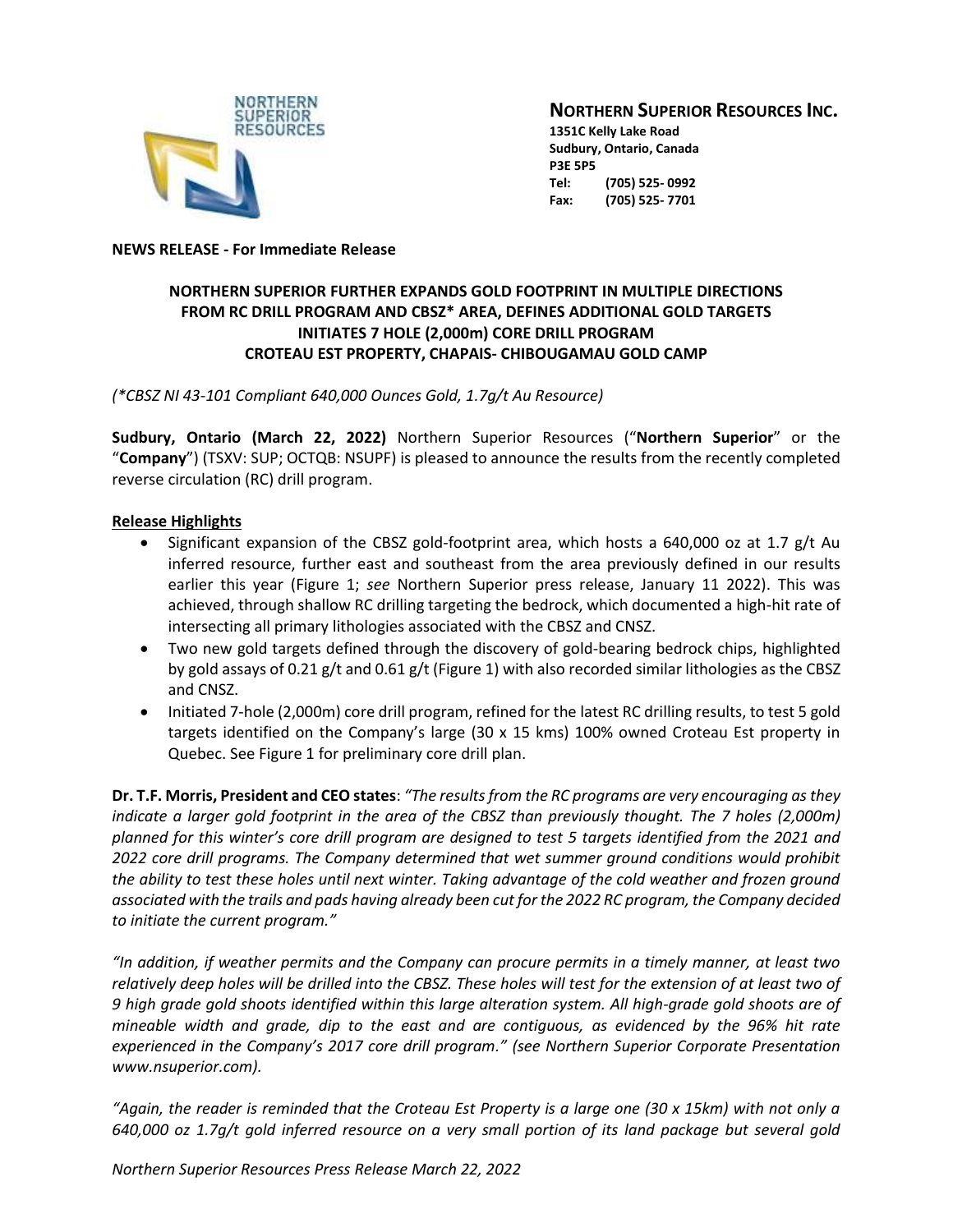*showings and regional targets on the property defined (Figure 2). Management will initiate a bedrock mapping and prospecting program this summer to not only gain a better understanding of the economic potential of the gold showings identified, but to also better understand the prospectivity of the property's regional targets."*



**Figure 1.** Planned core drill holes for the winter 2022 program highlighted by blue ellipsoids. These targets are inaccessible in the summer due to wet ground conditions and are being drilled now to take advantage of frozen ground conditions. Black rectangles represent preliminary targets for a core drill program, H2 2022. These targets will be refined based on results from the current drill program and a bedrock mapping and prospecting program being planned for this summer.

# **RC Drill Program Highlights**

- Expansion of gold-footprint areas and potential for a series of stacked gold bearing shear zones identified (south to north) (Figure 1), generally west to east striking:
	- A) **The CBSZ,** which hosts the NI 43-101 compliant inferred resource of 640,000 oz gold at 1.7 g/t Au;
	- B) **The CNSZ**, aligned roughly parallel to and north of the CBSZ, possibly converging with the CBSZ to the east;
	- C) A **third area,** with gold-mineralized sericite-carbonate alteration north of both gold bearing CBSZ and Croteau North Shear Zones (CNSZ)(*see* Northern Superior press release, January 11, 2022); and
	- D) A **fourth area,** hosting the Croteau-Est showing with **channel samples up to 4.83 g/t Au over 0.7 m**, together with geophysics, suggesting a fourth area of alteration north and roughly parallel to the CBSZ, CNSZ and the "third area".
- New targets and expanded footprint area demonstrate all the primary lithologies associated with the CBSZ, CNSZ, the intervening tuffaceous sediments (as currently mapped) and the area north of the CNSZ host gold.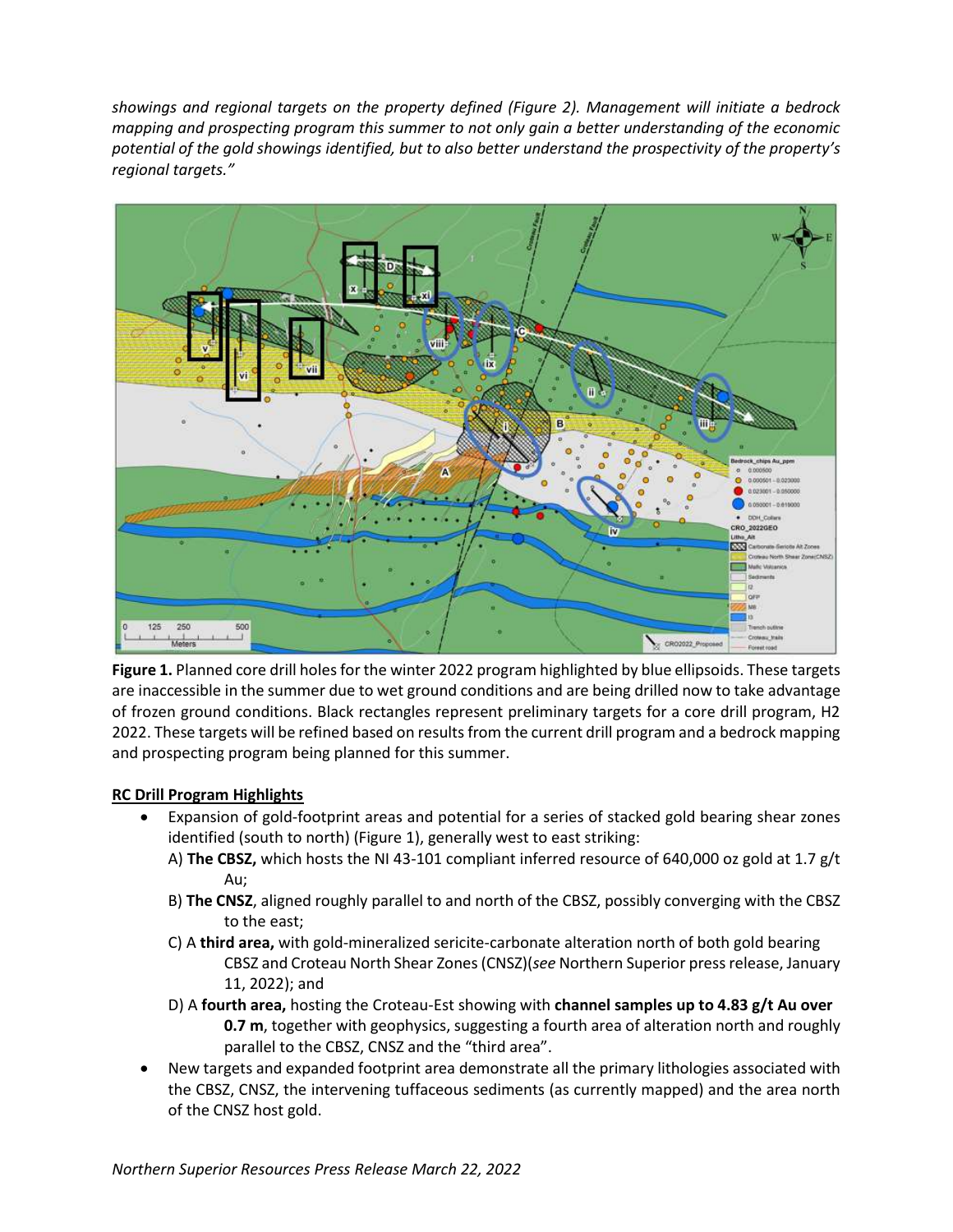# **Current and Projected Core Drill Programs**

# *Current drilling (Figure 1, Blue Ellipsoids):*

i) Two holes planned to test a geologically complicated area where quartz feldspar dykes (QFP) associated with high grade gold within the CBSZ strike towards an area where the Croteau Fault and Croteau Deformation Zone converge and where the CBSZ ("A") and the CNSZ ("B") are projected to converge;

ii) one hole to test the eastward extension of the newly defined "third area" ("C") of alteration (see text); iii) same as (ii), plus where an RC bedrock chip sample returned anomalous gold value (0.21g/t Au); iv) one hole to test an RC bedrock chip sample returned anomalous gold value (0.61g/t Au); and vii, ix) One hole each to test sections of the third area.

# *Projected Drilling (2022, H2; Figure 1, Black Rectangles)*

- a) test an area of gold values up to 0.64 g/t over 10.9 m in surface channel samples within sericitecarbonate altered shear zones and anomalous Au, Ag and As RC bedrock chip geochemistry with four holes, rectangles v, vi, vii; and
- b) test a fourth area associated with the Croteau-Est showing with two holes, rectangles x, xi.

## **CBSZ Summary: Evidence for High Grade Gold**

Evidence for high grade gold material associated with the CBSZ comes from various sources (Table 1): bedrock grab samples (*see* Northern Superior press releases July 20, 2011, November 12, 2013), channel samples (*see* Northern Superior press releases, October 12, 2011, July 5, 2017) and core drilling (*see* Northern Superior press release November 13, 2017, January 10, 2018).

| <b>Evidence, High Grade Gold</b>                   |                         |  |             |
|----------------------------------------------------|-------------------------|--|-------------|
| <b>Highlighted Bedrock Grab Samples</b>            |                         |  |             |
| $150g/t$ Au                                        | 52.8g/t Au   68.7g/t Au |  | 58.8 g/t Au |
| <b>Highlighted Channel Samples</b>                 |                         |  |             |
| 92.7g/t Au over 1.0m incl. 12.8g/t Au over 7.8m    |                         |  |             |
| 14.37g/t Au over 7.5m                              |                         |  |             |
| 8.49g/t Au over 5.7m                               |                         |  |             |
| <b>Highlighted Core Intersections</b>              |                         |  |             |
| 11.06g/t Au over 9.1m incl. 43.75g/t Au over 2.0m  |                         |  |             |
| 61.24g/t Au over 5.95m incl. 705g/t Au over 0.5m   |                         |  |             |
| 7.5g/t Au over 7.95m incl. 56.4g/t Au over 1.0m    |                         |  |             |
| 1.99g/t Au over 34.65m incl. 9.46g/t Au over 2.35m |                         |  |             |

**Table 1.** Examples of various materials with high grade gold assays

High grade gold mineralization associated with one of the high-grade shoots was proven to extend directly to surface by projecting the shoots to surface and exposing it. This shoot consisted of two zones of **>10g/t Au, 2.5m (long) x 2.0 m (wide) and 2.0m (long) x 0.5m (wide)**, enclosed by a halo of **>5g/t Au, 7.0m (long) x 2.5m (wide)** in turn enclosed by a halo of gold mineralization of **>3g/t Au over an area of 8.0m (long) x 3.0m (wide)**(*see* Northern Superior press release, November 3, 2014).

*\* Reference for Northern Superior's 640,000 ounce Inferred Gold Resource: "Drabble, Mark (B. App. Sci. (Geology), MAIG, MAusIMM); Glacken, Ian (BSc Hons (Geology), FAusIMM (CP), MIMMM, CEng; Kahan, Cervoj (B. App. Sci., MAIG, MAusIMM); Morgan, Rebecca (BSc Hons (Geology), GDip (Mining), MAIG, MAusIMM). October 12, 2015. Technical Report on the Croteau Est Gold Project, Québec September 2015, Mineral Resource Estimate."*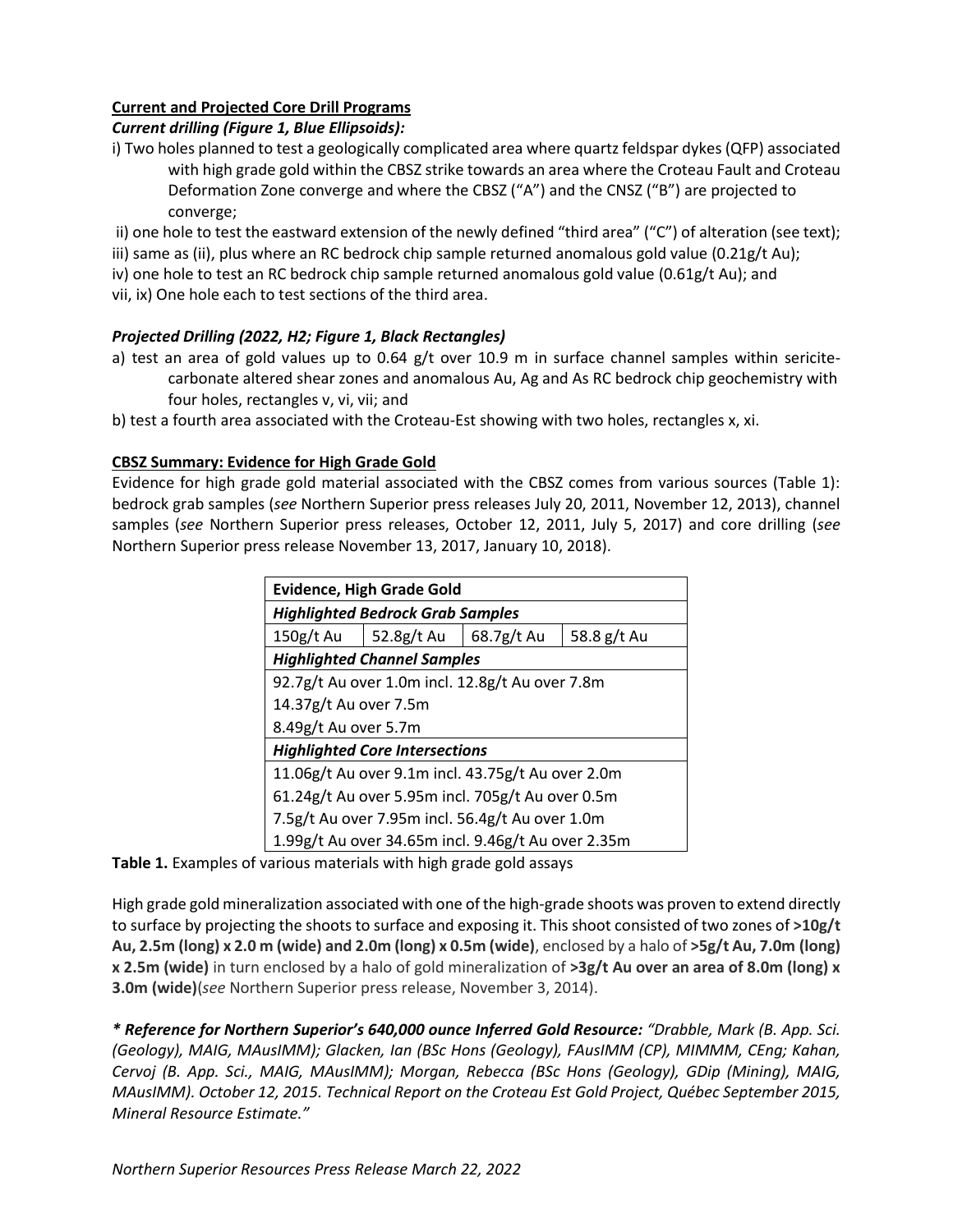## **Summer Bedrock Mapping and Prospecting Program**

The Company is in the process of planning a bedrock mapping and prospecting program this summer to: i) improve our understanding of the economic potential of gold showings previously discovered across the

- Croteau Est property; and
- ii) explore several areas identified across the property as being highly prospective for gold mineralization (Figure 2).



Specific, Identified Opportunities:  $\sqrt{\phantom{a}} 1$ : Western extension, CBSZ



Trench 101

Area # 5

- Croteau South
- **Figure 2.** Croteau Est Target Areas. The CBSZ NI 43-101 compliant resource occurs at the intersection of the east to west oriented Croteau Bouchard Shear Zone and the northeast to southwest oriented Croteau Fault. There are at least 11 other such opportunities that occur on the Croteau Est property where east-west oriented shear zones are cross-cut by northeast to southwest faults. Gold showings at several of these intersections including Trench 101, Area # 5 and Croteau South emphasize this opportunity.

## **Qualified Person**

Sarah Dean (P.Geo) is a Qualified Person within the meaning of NI 43-101. Ms. Dean has reviewed and approved the information disclosed in this press release.

#### **About Northern Superior Resources Inc.**